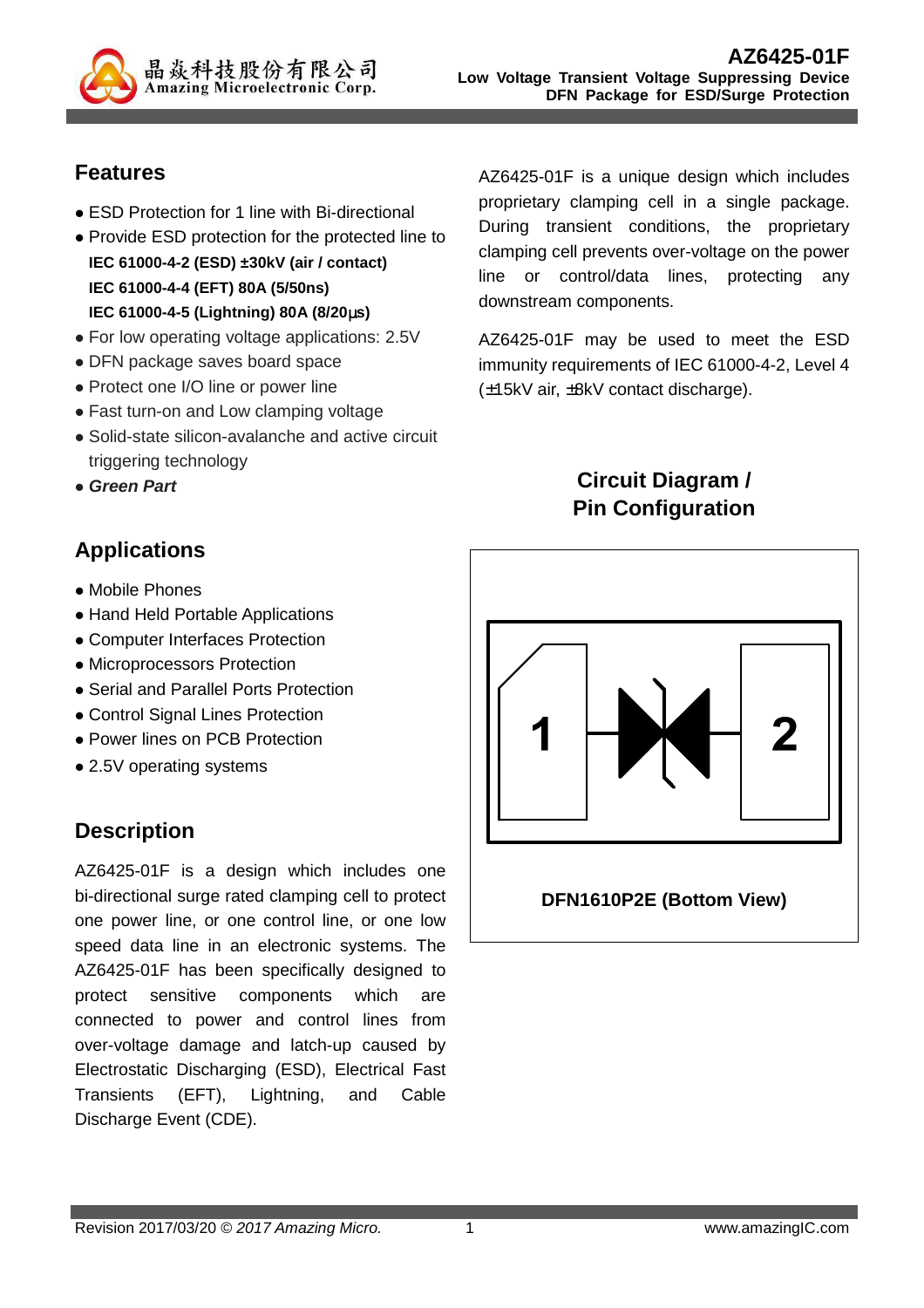

#### **SPECIFICATION**

| <b>ABSOLUTE MAXIMUM RATINGS</b>         |                            |                 |              |  |  |  |
|-----------------------------------------|----------------------------|-----------------|--------------|--|--|--|
| <b>PARAMETER</b>                        | <b>SYMBOL</b>              | <b>RATING</b>   | <b>UNITS</b> |  |  |  |
| Peak Pulse Current ( $tp = 8/20\mu s$ ) | <b>I</b> <sub>PP</sub>     | 80              | A            |  |  |  |
| <b>Operating Supply Voltage</b>         | $V_{DC}$                   | $+2.8$          |              |  |  |  |
| ESD per IEC 61000-4-2 (Air)             |                            | ±30             | kV           |  |  |  |
| ESD per IEC 61000-4-2 (Contact)         | V <sub>ESD</sub>           | ±30             |              |  |  |  |
| <b>Lead Soldering Temperature</b>       | $T_{\texttt{SOL}}$         | 260 (10 sec.)   | $\rm ^{o}C$  |  |  |  |
| <b>Operating Temperature</b>            | $\mathsf{T}_{\mathsf{OP}}$ | $-55$ to $+85$  | $\rm ^{o}C$  |  |  |  |
| Storage Temperature                     | ${\sf T}_{\text{STO}}$     | $-55$ to $+150$ | $\rm ^{o}C$  |  |  |  |

| <b>ELECTRICAL CHARACTERISTICS</b>               |                      |                                                                             |             |            |            |              |  |
|-------------------------------------------------|----------------------|-----------------------------------------------------------------------------|-------------|------------|------------|--------------|--|
| <b>PARAMETER</b>                                | <b>SYMBOL</b>        | <b>CONDITIONS</b>                                                           | <b>MINI</b> | <b>TYP</b> | <b>MAX</b> | <b>UNITS</b> |  |
| Reverse Stand-Off                               |                      | $T = 25$ °C.                                                                | $-2.5$      |            | 2.5        | $\vee$       |  |
| Voltage                                         | $V_{RWM}$            |                                                                             |             |            |            |              |  |
| Reverse Leakage                                 |                      |                                                                             |             |            | 2          |              |  |
| Current                                         | $I_{\text{Leak}}$    | $V_{RWM} = \pm 2.5V$ , T= 25 <sup>o</sup> C.                                |             |            |            | μA           |  |
| Reverse Breakdown                               |                      |                                                                             | 3.5         |            |            | $\vee$       |  |
| Voltage                                         | $V_{BV}$             | $I_{\text{BV}} = 1 \text{mA}$ , T= 25 <sup>o</sup> C.                       |             |            |            |              |  |
| Surge Clamping<br>Voltage                       | V CL-surge           | $I_{PP} = 5A$ , tp = 8/20 $\mu$ s, T= 25 <sup>o</sup> C.                    |             | 3.0        |            |              |  |
|                                                 |                      | $I_{PP} = 80A$ , tp = 8/20 $\mu$ s, T= 25°C.                                |             | 7.0        |            | $\vee$       |  |
| <b>ESD Clamping</b><br>Voltage (Note 1)         | $V_{\text{clamp}}$   | IEC 61000-4-2 +8kV ( $I_{TLP}$ = 16A),<br>Contact mode, $T = 25^{\circ}$ C. |             | 4.0        |            | $\vee$       |  |
| <b>ESD Dynamic</b><br><b>Turn-on Resistance</b> | $R_{\text{dynamic}}$ | IEC 61000-4-2 0~+8kV, Contact<br>mode, $T = 25^{\circ}C$ .                  |             | 0.03       |            | Ω            |  |
| Channel Input<br>Capacitance                    | $C_{IN}$             | $V_R = 0V$ , f = 1MHz, T=25 °C.                                             |             | 355        | 390        | рF           |  |

Note 1: ESD Clamping Voltage was measured by Transmission Line Pulsing (TLP) System.

TLP conditions:  $Z_0 = 50\Omega$ ,  $t_p = 100$ ns,  $t_r = 1$ ns.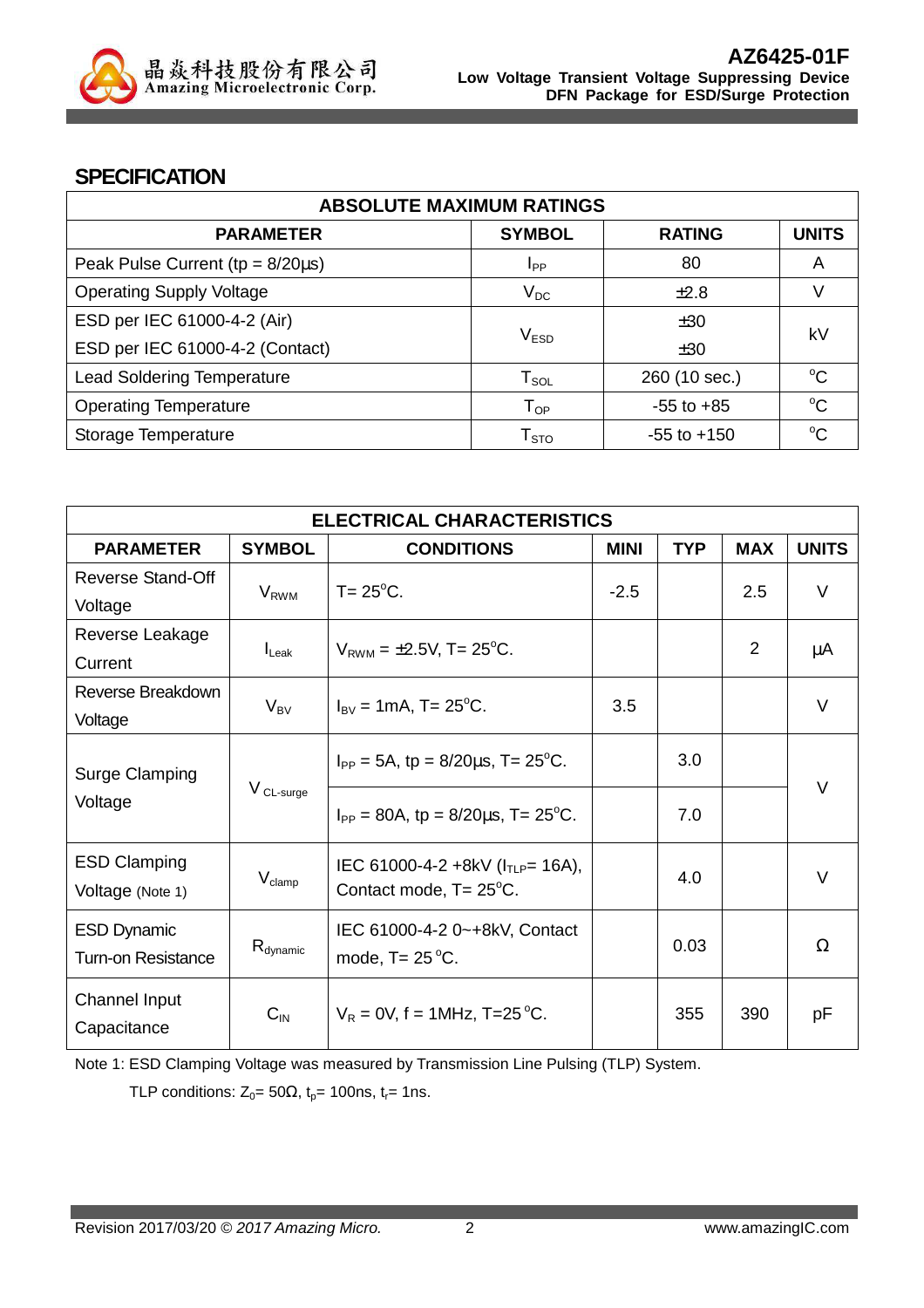

# **Typical Characteristics**





**Transmission Line Pulsing (TLP) Measurement 8 10 12 14 16 18 V\_pulse Pulse from a** Ť **transmission line TLP\_I 100ns** +



**Transmission Line Pulsing (TLP) Voltage (V)**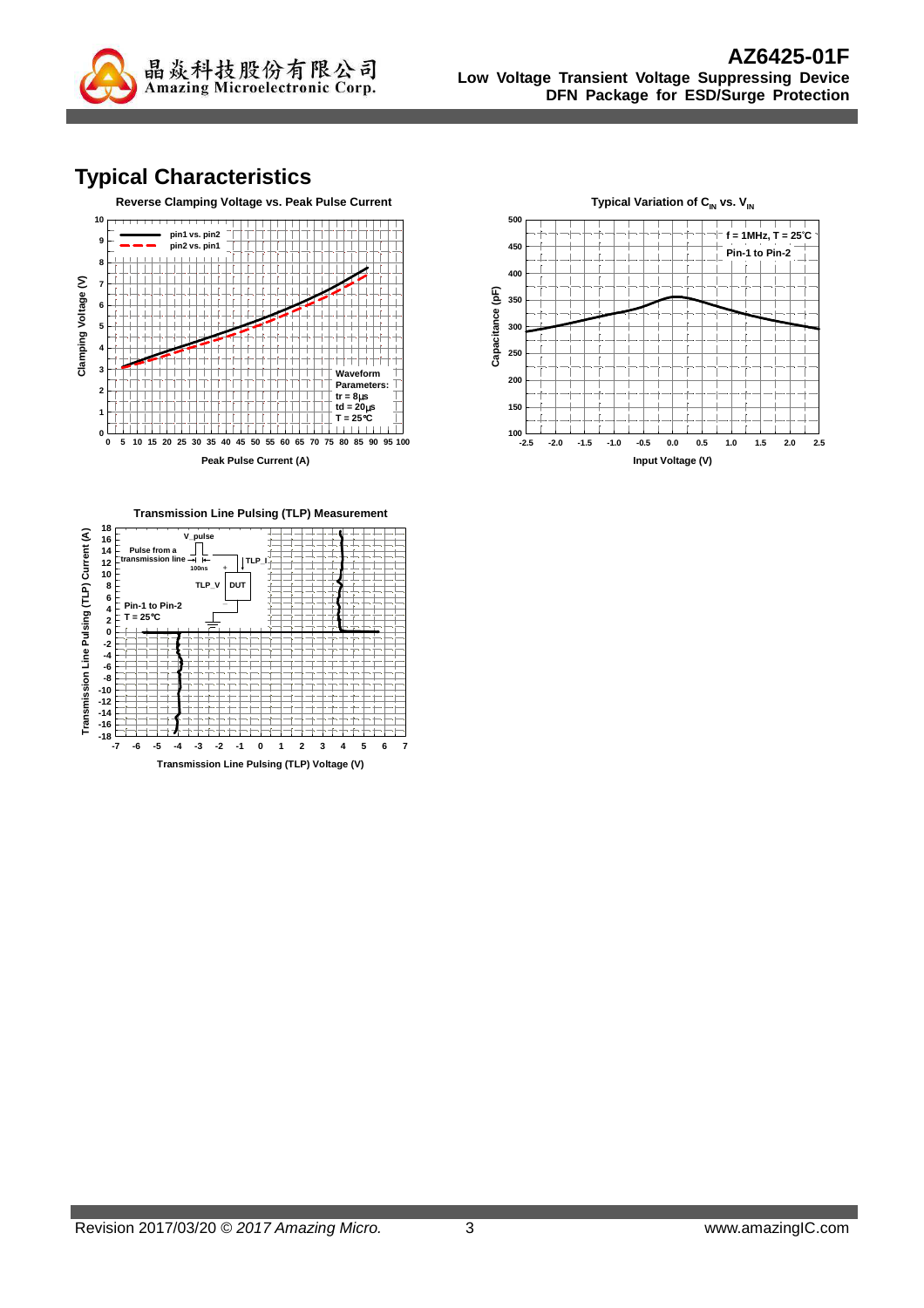

## **Applications Information**

The AZ6425-01F is designed to protect one line against System ESD/EFT/Surge pulses by clamping them to an acceptable reference. It provides bi-directional protection.

The usage of the AZ6425-01F is shown in Fig. 1. Protected line, such as data line, control line, or power line, is connected at pin 1. The pin 2 is connected to a ground plane on the board. In order to minimize parasitic inductance in the board traces, all path lengths connected to the pins of AZ6425-01F should be kept as short as possible.

In order to obtain enough suppression of ESD induced transient, good circuit board is critical. Thus, the following guidelines are recommended:

- Minimize the path length between the protected lines and the AZ6425-01F.
- Place the AZ6425-01F near the input terminals or connectors to restrict transient coupling.
- The ESD current return path to ground should be kept as short as possible.
- Use ground planes whenever possible.
- NEVER route critical signals near board edges and near the lines which the ESD transient easily injects to.



**Fig. 1 ESD protection scheme by using AZ6425-01F.**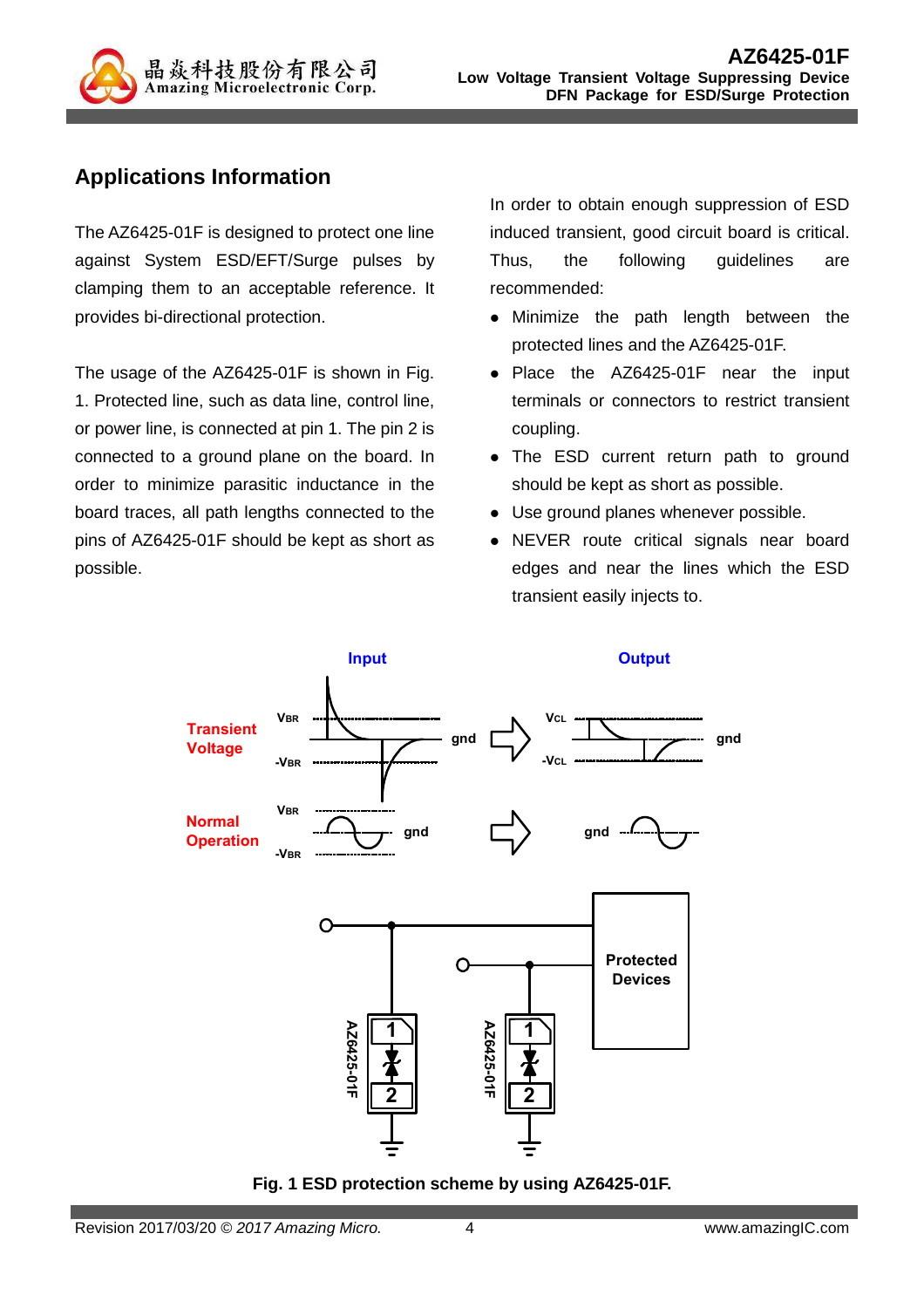

#### **Mechanical Details**













## **PACKAGE DIMENSIONS**

| <b>SYMBOL</b>  | <b>Millimeter</b> |      |      |  |  |
|----------------|-------------------|------|------|--|--|
|                | Min.              | Typ. | Max. |  |  |
| D              | 0.95              | 1.00 | 1.05 |  |  |
| E              | 1.55              | 1.60 | 1.65 |  |  |
| C              | 0.75              | 0.80 | 0.85 |  |  |
| A              | 0.45              | 0.50 | 0.55 |  |  |
| A <sub>1</sub> | 0.02              |      | 0.05 |  |  |
| e1             | <b>1.10BSC</b>    |      |      |  |  |
| F              | 0.10              | 0.15 | 0.20 |  |  |
| н              | 0.15              | 0.20 | 0.25 |  |  |
| L              | 0.35              | 0.40 | 0.45 |  |  |

# **LAND LAYOUT**



#### Notes:

This LAND LAYOUT is for reference purposes only. Please consult your manufacturing partners to ensure your company's PCB design guidelines are met.